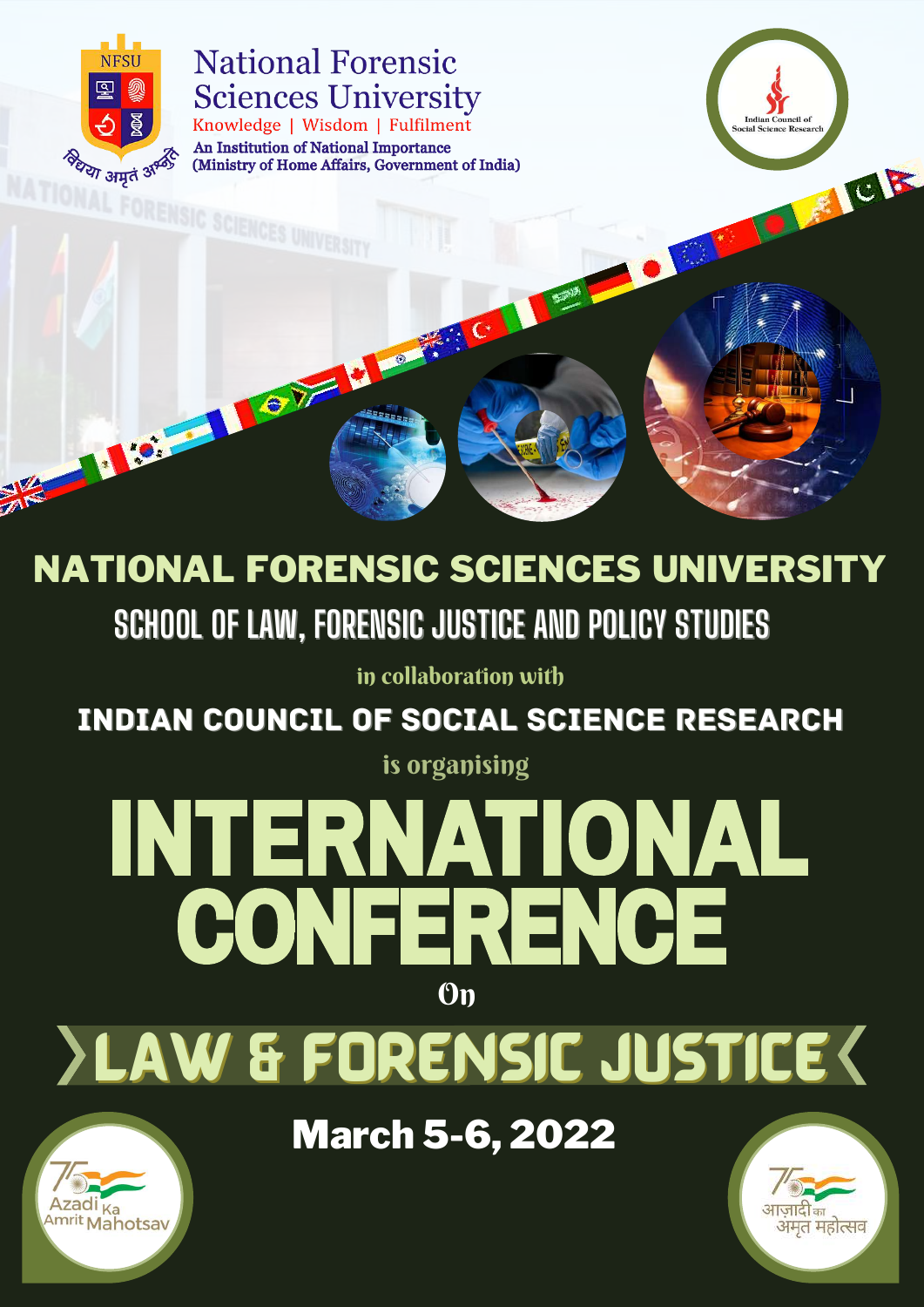**The School of Law, Forensic Justice and Policy Studies has been established with the aim of imparting professional education with a special focus of forensic application in all allied areas of law and policy framework. The School aspired to be the leading provider of forensic justice understanding to all professionals from different areas of governance including justice administration.**

## **SCHOOL OF LAW, FORENSIC JUSTICE AND POLICY STUDIES**



**The National Forensic Sciences University (erstwhile Gujarat Forensic Sciences University) is the world's first and only University dedicated to Forensic and allied Sciences. It was established with an objective to facilitate and promote studies and research and to achieve excellence in the field of forensic science in conjunction with applied behavioral science studies. Considering the role, importance and contribution of erstwhile GFSU, the GOI elevated GFSU as NFSU under the Ministry of Home Affairs and also accorded a special status of "An Institution of National Importance" with effect from October 1, 2020.**

**The ICSSR was established in the year of 1969 by the Government of India to promote research in social sciences in the country. ICSSR provide grants for projects, fellowships, international collaboration, capacity building, survey, publications etc. to promote research in social sciences in India. Currently, ICSSR supports a network of 29 research institutes, of which 24 are directly funded by ICSSR and 5 are recognized by ICSSR.**

## **NATIONAL FORENSIC SCIENCES UNIVERSITY**

## **INDIAN COUNCIL OF SOCIAL SCIENCE RESEARCH**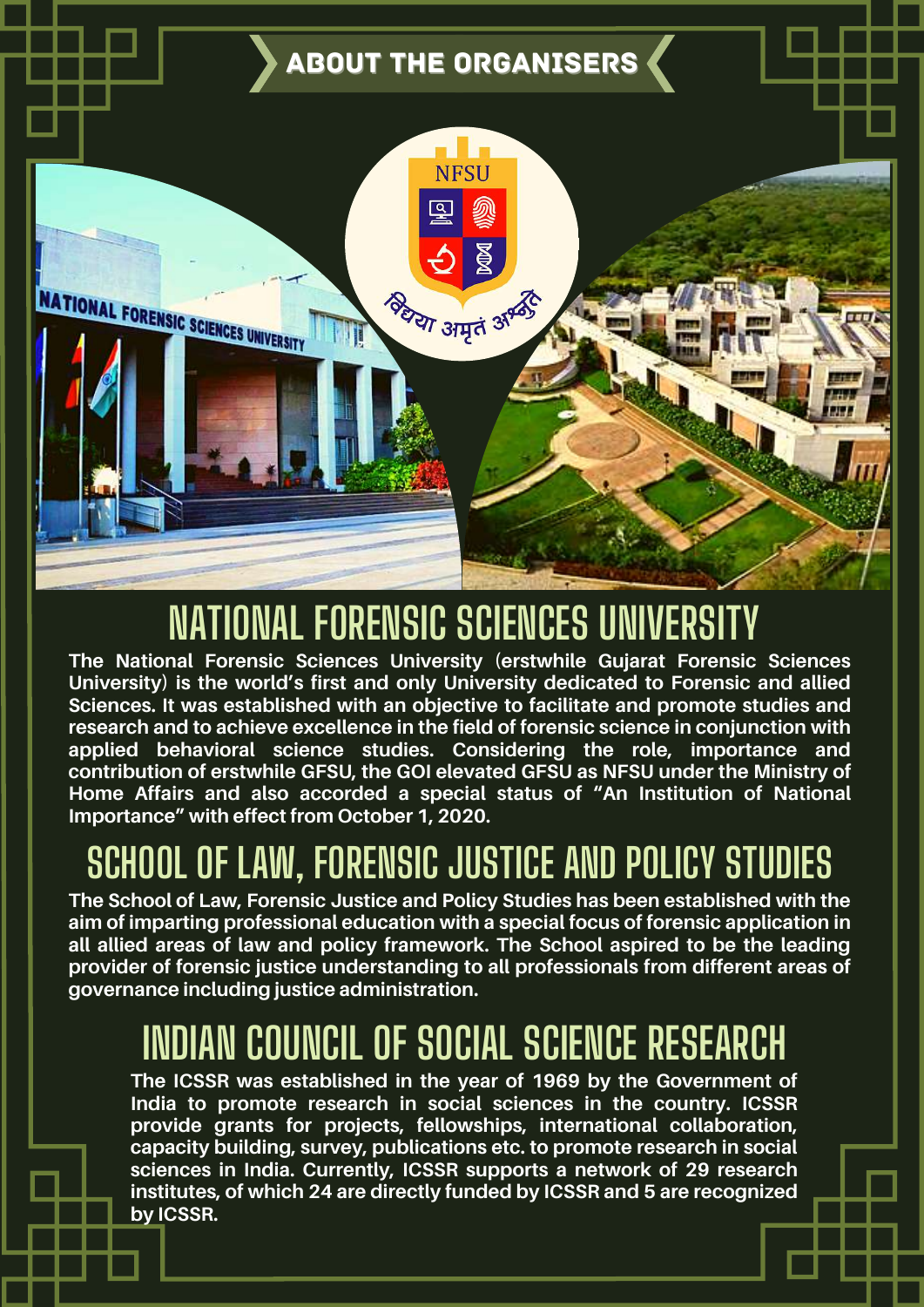Law & Forensic justice is a wide concept that paves the way for easy as well as quick access **to justice to people seeking it and also helps in prevention of crime. With this conference a step closer is being taken towards familiarizing ourselves with what law is and with the continuously evolving world, it will also be highlighting how offences are altering themselves and modifying their forms along with the identification of new offences by our society.**

**Forensic scientists examine the associations among people, places, things and events involved in crimes. Forensics play a pivotal role in establishing rule of law and in recent times, the importance of forensic justice has increased. In the year 2003, 'The Malimath Committee's Report' on 'Reforms of Criminal Justice System' had mentioned the low level of application of forensic science in criminal investigations in the country. It has not taken** off due to a host of reasons. But it is prudent to use forensic evidence to help decide cases **justly and conclusively.**

**International Conference on Forensic Criminology, Law and Justice aims to bring together leading academic scientists, researchers and research scholars. The conference aims to provide a premier interdisciplinary platform for researchers, practitioners and educators to present and discuss the most recent innovations, trends, and concerns in delivering justice and also to highlight practical challenges encountered and solutions adopted. Topics chosen for discussion are areas of justice delivery system that are emerging and can provide adequate guidance through proper study and analysis.**



- **To study the versatility of forensic justice & Law**
- **To study about the various fields of forensic sciences which are assisting the criminal justice system**
- **To understand the need of forensic science in Examination of evidences**
- **To study about the admissibility of the forensic evidence in the Indian judicial system.**
- **To discuss the way forward for the of nexus of forensic justice and law, and also the challenges ahead.**

**The "International Conference on Law and Forensic Justice (ICLFJ) 2022" specifically aims:**

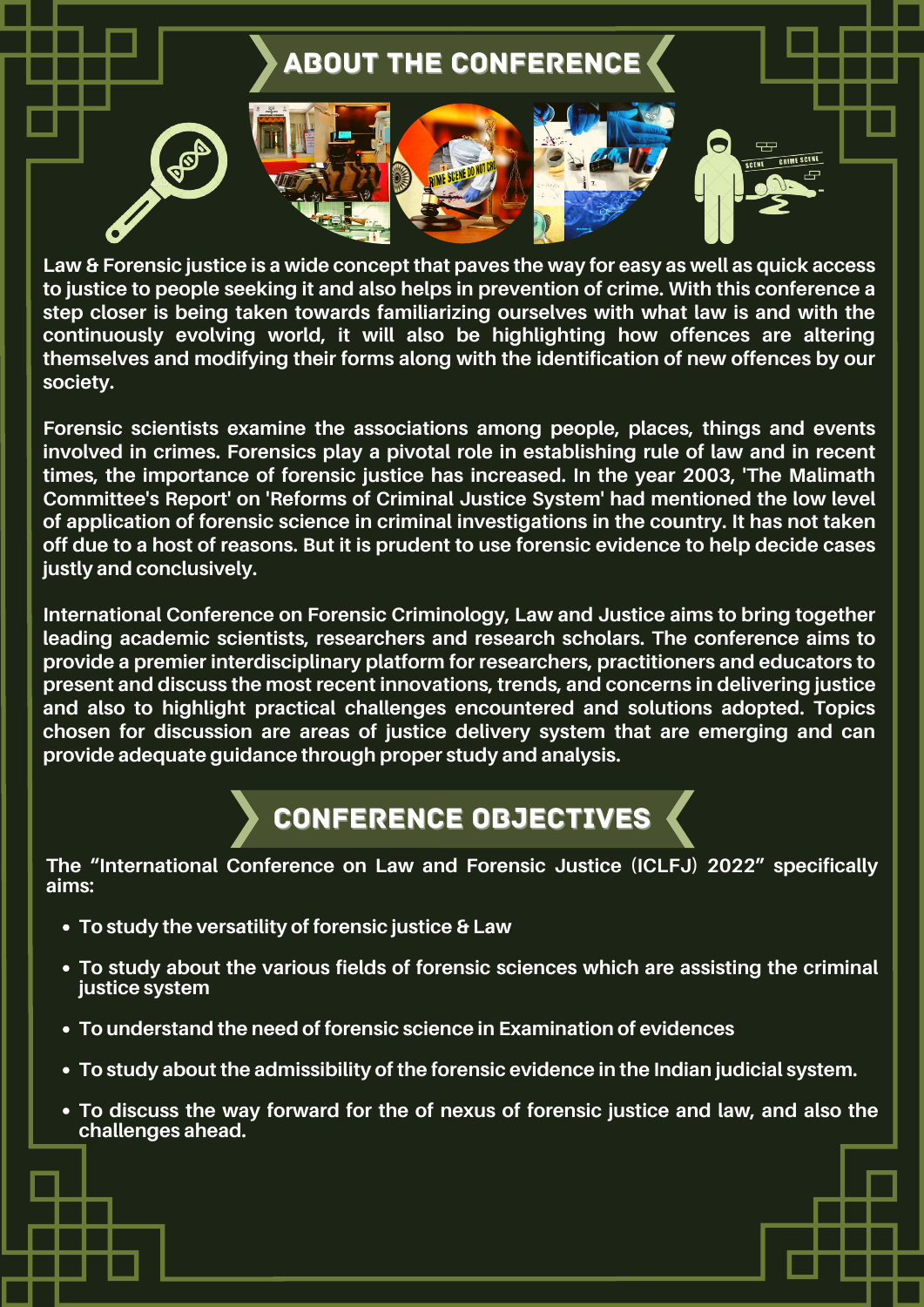### CALL FOR PAPERS

#### THEME 1: The Role and Impact of Forensic Evidence in the Criminal Justice System

- Cybercrime and Role of Forensics in Investigation
- Crime Scene Process, Management and Construction
- Forensic Analysis and Tools
- Crime Scene Investigation and Technicians
- Investigation in Cyber Crime and Transnational Cyber Crime
- The Role of Forensic Science in Administration of Justice
- Organized Crime the new menace and Justice Delivery
- Role of forensics in effective implementation of Law & Order
- War Crimes and Role of Forensics in Justice Delivery & Relief to the Victims

- Cyber Security Forensics / Relevancy of Forensics in Cyber Security
- Evidentiary Value of Forensics and Legal Implications
- Innovations and Challenges in Forensic Investigation

#### THEME 2: Crime Scene Investigation and Forensic Evidences

- Digital Forensics and Network Vulnerabilities
- Artificial Intelligence and Forensics
- Multimedia Forensics
- Forensic Encryption
- Forensic Databases
- Forensic Epistemology
- Transforming Forensics

#### THEME 3: Admissibility of Forensics and Digital Evidence in Criminal Courts

#### THEME 4: Judicial Contribution and Judicial Trends in Forensic Justice

- Judicial Approach regarding Admissibility of Forensic Evidence
- Role of Forensic Jurisprudence in the Judicial Process
- Recent trends in maintaining Forensic Justice System
- Judicial discretion in Forensic Justice System

#### THEME 5: Digital Forensic Tools and Techniques

\*Author may select any othersub-theme also which isrelated to the main theme

**"International Conference on Law and Forensic Justice (ICLFJ)" invites well researched original papers from amongst professionals, academicians, practitioners, research scholars, administrators, students, social activists, and the representatives of governmental and non-governmental organizations for presentation on following themes and sub-themes:**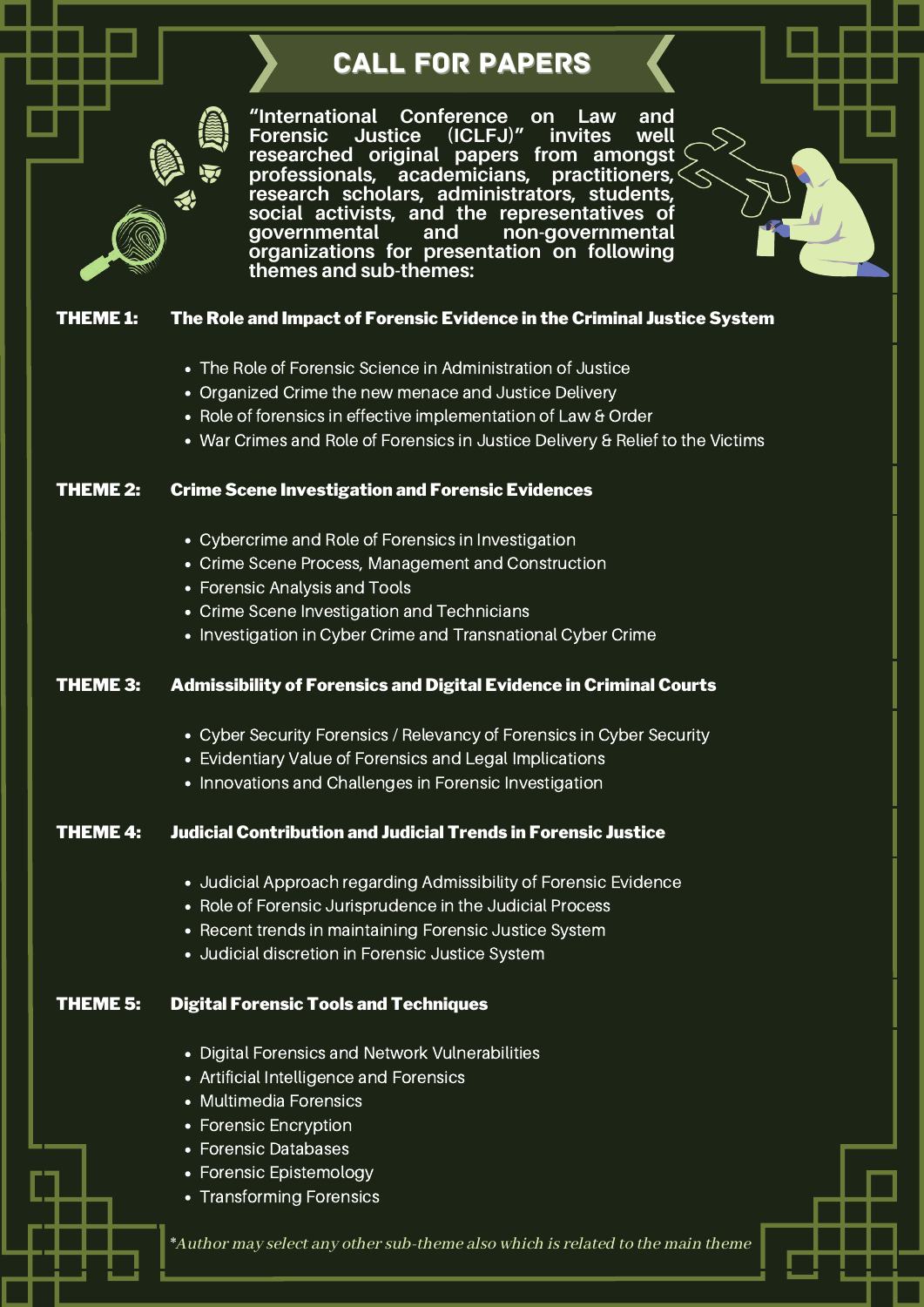- **Sub-theme of the paper**
- **Title of the Paper**
- **Name of the author(s)**
- **E-mail address**
- **Postal address and Contact Number**
- **Co-authorship is allowed. Maximum two authors.**

#### **ABSTRACT**

**Abstract should not exceed 350 words and must indicate the theme of proposed research with relevant keywords. It must be accompanied by a cover page which should include:**

**For Sending Abstract on or before February 28th, 2022**







## GUIDELINES FOR SUBMISSION

**[CLICK](https://forms.gle/P1nEkRQSsGzuugu78) [HERE](https://forms.gle/P1nEkRQSsGzuugu78)**

### WHO MAY PARTICIPATE

**This International Conference (ICLFJ 2022) is aimed to deliberate upon the emerging issues of the present times. The discourse during the conference is outlined in a way that it shall benefit academicians, forensic scientists, investigating agencies, criminologists, prosecutors, judges, lawyers, policy makers, prison authorities, government officials and other stakeholders as it will provide a unique interdisciplinary platform for intellectuals from the field of science, technology and law to discuss, exchange and share their experiences and deliberate on how law can regulate and effectively utilize potential of advanced technology and science to bolster the deliverance of justice in the criminal justice system.**





| <b>SUBMISSION OF ABSTRACT</b>                   | <b>FEBRUARY 28, 2022</b> |
|-------------------------------------------------|--------------------------|
| <b>CONFIRMATION OF ABSTRACT</b>                 | <b>MARCH 01, 2022</b>    |
| <b>LAST DATE FOR REGISTRATION &amp; PAYMENT</b> | <b>MARCH 03, 2022</b>    |

## IMPORTANT DATES & DEADLINES

| <b>OCCUPATION</b>                       | <b>PARTICIPANTS</b> | <b>ATTENDEES</b> |
|-----------------------------------------|---------------------|------------------|
| <b>STUDENTS &amp; RESEARCH SCHOLARS</b> | <b>INR 1000</b>     | <b>INR 800</b>   |
| <b>ACADEMICIANS &amp; ALL OTHERS</b>    | <b>INR 1500</b>     | <b>INR 1000</b>  |
| <b>INTERNATIONAL PARTICIPANTS</b>       | <b>100 \$</b>       | <b>80 S</b>      |



**Registration Fees includes Conference Kit, High-Tea and Lunch.**

**Accomodation will be provided only to outstation participants and upon advance request (**subjectto availability andon first come first servebasis**)**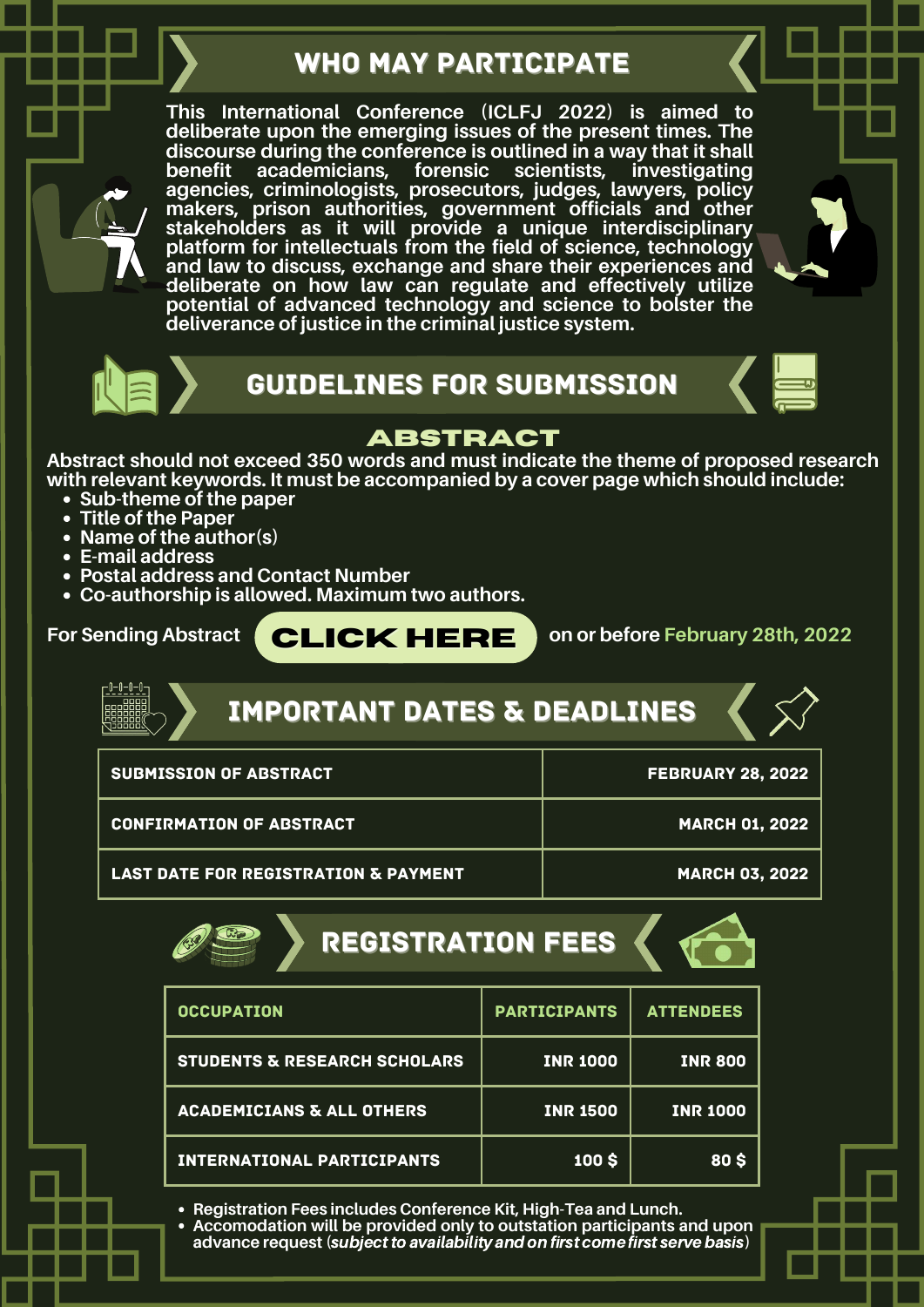

REGISTRATION LINK

| <b>BANK ACCOUNT NO.</b> | 4601000100070443                             |
|-------------------------|----------------------------------------------|
| <b>NAME OF ACCOUNT</b>  | <b>NATIONAL FORENSIC SCIENCES UNIVERSITY</b> |
| <b>BANK NAME</b>        | PUNJAB NATIONAL BANK (SAVING ACCOUNT)        |
| <b>BRANCH NAME</b>      | JALSEVA BHAVAN BRANCH, SEC-10, GANDHINAGAR   |
| <b>IFSC CODE</b>        | <b>PUNB0460100</b>                           |

## **[PARTICIPANTS](https://forms.gle/P1nEkRQSsGzuugu78)**







**Registration fee can be paid through RTGS/NEFT/UPI in the account mentioned below. For registration, proof of payment (screenshot etc. clearly indicating the transaction reference number) along with full name, affiliation and email id may be sent till last date of registration to the coordinators by email.**

- **Five best papers will be awarded with the "Certificate of Research Excellence".**
- **Selected best papers will be published in "NFSU Journal of Law and Forensic Justice".**
- **All presenters will be awarded certificate of presentation.**
- **All non-presenters/audiences/participants will be awarded certificate of participation.**

## PAYMENT & BANK DETAILS

## AWARDS AND CERTIFICATES

**For Registration Click on:**